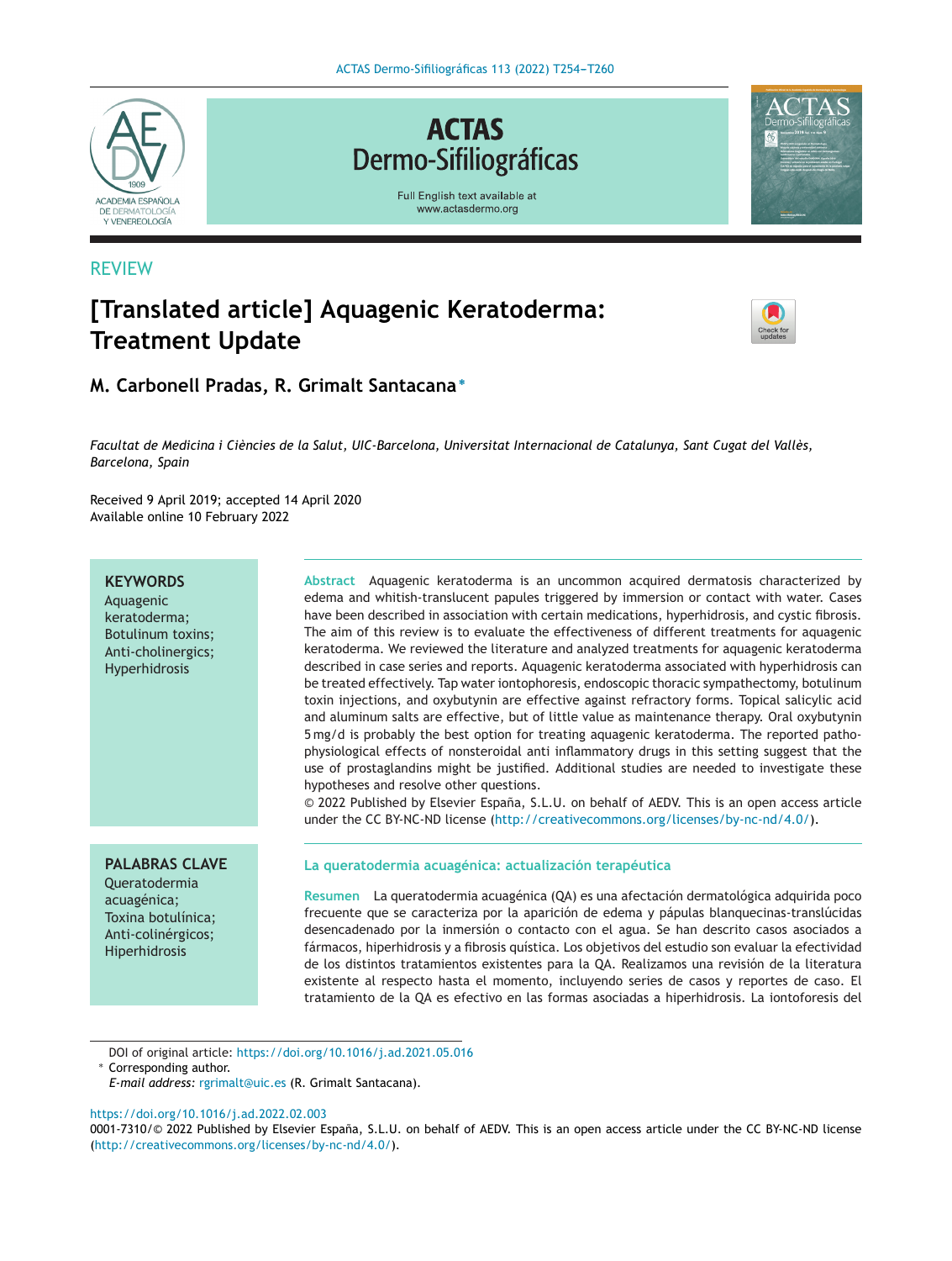agua del grifo, la simpatectomía torácica endoscópica, las inyecciones de toxina botulínica y la oxibutinina son efectivas en las formas refractarias. La aplicación tópica de ácido salicílico o sales de aluminio es efectiva, pero resulta poco eficaz como tratamiento de mantenimiento. Probablemente la mejor alternativa para el tratamiento de la QA sea la oxibutinina 5 mg/día vo. Se ha observado que los efectos fisiopatológicos de los antiinflamatorios no esteroideos en la QA podrían justificar el uso de las prostaglandinas como un tratamiento dirigido de la enfermedad. Se necesitan estudios adicionales para fortalecer estas deducciones y abordar las incertidumbres restantes.

 $© 2022$  Publicado por Elsevier España, S.L.U. en nombre de AEDV. Este es un artículo Open Access bajo la licencia CC BY-NC-ND (<http://creativecommons.org/licenses/by-nc-nd/4.0/>).

## **Introduction**

Aquagenic keratoderma (AK) is an uncommon skin disease marked by the rapid appearance of edema, confluent whitish-translucent papules, and the accentuation of dermatoglyphics; signs are triggered by immersing the palms or soles in water for a few minutes.<sup>[1](#page-5-0)</sup> Pruritus and discomfort or pain will sometimes also be present. Symptoms are generally transient, disappearing in less than an hour, usually within 2-20 min after drying.<sup>[2,3](#page-5-0)</sup>

The prevalence of AK is difficult to establish, but it is believed to be uncommon. Its pathogenesis is unknown. Hypotheses that have been put forward are abnormal or failing sweat glands and functional defects in the stra-tum corneum.<sup>[4,5](#page-5-0)</sup> Abnormal electrolyte flow has also been suggested to cause sodium retention by epidermal keratinocytes and cell volume expansion due to a rise in osmolarity, leading to the formation of the characteristic edematous papules on the palms.

Even though the etiology of AK is unknown, several studies report its presence in patients with cystic fibrosis or carriers of the gene responsible for that disease (Table 1). $4-10$  In these individuals, it is believed that sweat hypertonicity due to loss of function of the *CFTR* gene (cystic fibrosis transmembrane conductance regulator) could lead to a higher ratio of flux from eccrine glands in the palms.<sup>11-17</sup> The CFTR protein, which has 1480 amino acids, is found in the cell membranes of the sweat glands, the pancreas, the intestines, and the kidneys. A *CFTR* mutation that codes the CFTR protein causes sodium chloride concentrations to rise in the secretions of patients with cystic fibrosis.

Another theory that might explain the origin of forms of AK that are unrelated to cystic fibrosis involves the dysregulation of aquaporins 3 and 5. These cell membrane proteins are responsible for channeling water, and their dysregula-

| Etiology of AK.<br>Table 1 |
|----------------------------|
|----------------------------|

| Cause                           | %    |
|---------------------------------|------|
| Cystic fibrosis                 | 67.9 |
| <b>Idiopathic</b>               | 25.1 |
| Carrier of cystic fibrosis gene | 4.4  |
| <b>Drugs</b>                    | 26   |

Abbreviation: AK, Aquagenic keratoderma.

tion could be responsible for changes in the palmoplantar stratum corneum.<sup>[18,19](#page-5-0)</sup>

Some studies have found that certain drugs, such as nonsteroidal antiinflammatory drugs $13$  among others, can trigger AK, but most cases of this disease are reported as idiopathic. $7-9$ 

When the literature was reviewed for a case report pub-lished in 2016 by Megna et al.,<sup>[11](#page-5-0)</sup> most cases of AK were found to be classified as either idiopathic or associated with cystic fibrosis (Table 1). However, as neither gene sequencing nor sweat tests were undertaken in any of the cases cited, associations with cystic fibrosis cannot be definitively ruled out. Idiopathic cases may be fewer than reported, and cases in patients with cystic fibrosis or carriers of the *CFTR* mutation may be more numerous than realized ([Table](#page-2-0) 2).

Certain substances and drugs have been described as triggering AK.<sup>20-40</sup> Examples are aspirin<sup>6</sup>: celecoxib; rofecoxib<sup>12</sup>; paracetamol; ibuprofen; indomethacin; sulfasalazine; spironolactone $^{22}$ ; the association of indomethacin, caffeine, and prochlorperazine dimaleate; gabapentin $2^1$ ; tobramycin prescribed for cystic fibrosis<sup>38</sup>; and vitamin C taken with clarithromycin.<sup>[11](#page-5-0)</sup>

Although AK usually affects both palms, cases involving a single palm, the dorsal surface of digits, heels, or soles have also been described. Palmar involvement was found to be more frequent in young women (mean age, 22.3 years), but ages ranged from 3 to 65 years according to one group's review of the literature.<sup>[11](#page-5-0)</sup> Familial AK has been described, although most cases are acquired.

AK is diagnosed clinically. The appearance of reproducible signs after 5 min of immersion in water confirms the diagnosis.

The purposes of treatment are to eliminate lesions, ameliorate discomfort, and prevent recurrence. The choice of treatment depends on location, the size of the affected area, the number and type of papules, the patient's age, and the degree of cooperation. The physician's experience with one treatment or another also plays a large role.

AK is self-limiting over time in many cases, something to take into account when considering certain invasive or aggressive therapies among those compared below.

Studies that have evaluated treatments have been relatively inconclusive. This review provides an updated list of the therapeutic alternatives available to manage AK.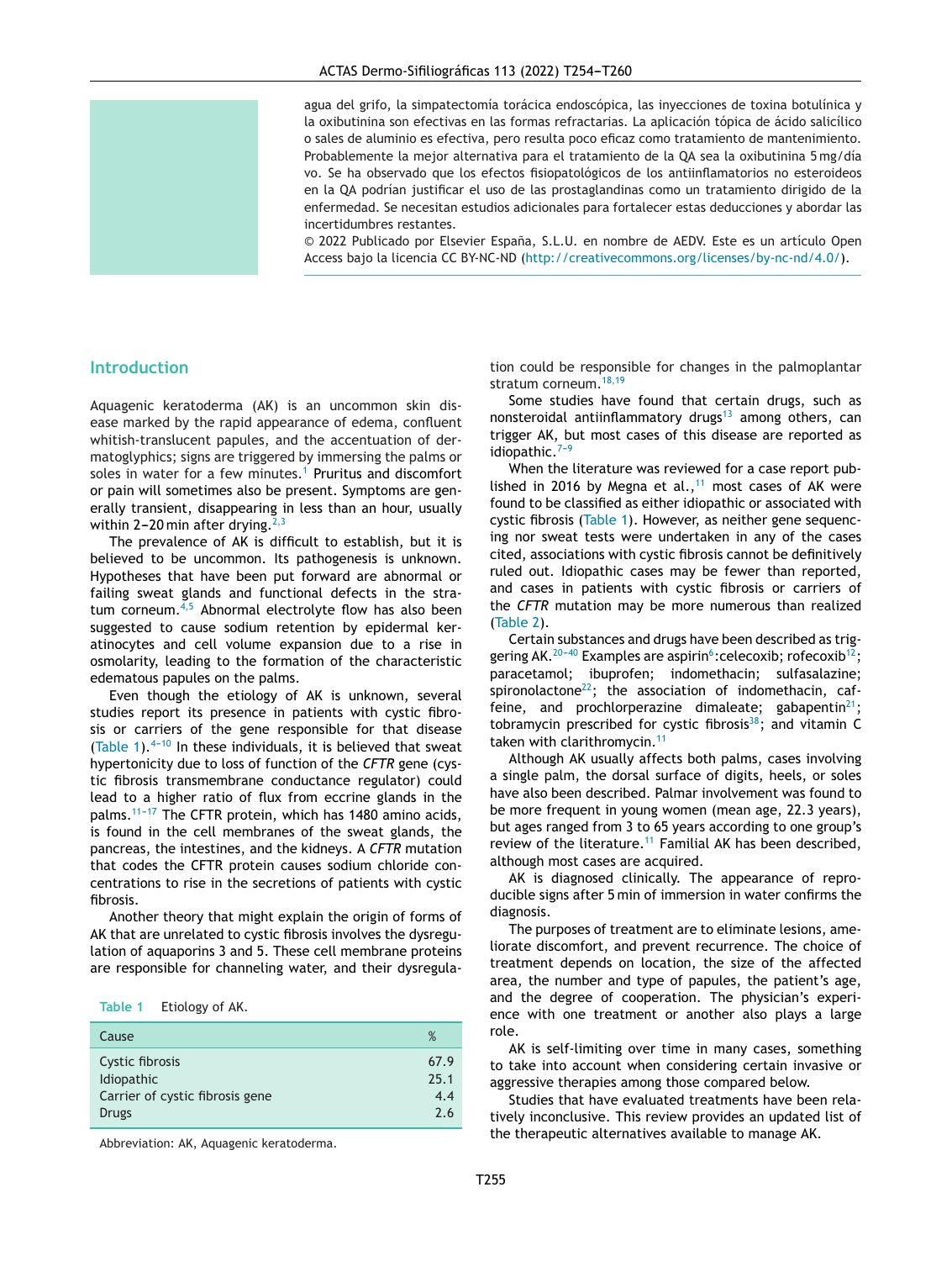#### <span id="page-2-0"></span>**Table 2** Treatments for AK according to levels of evidence.

| Reference                                             | <b>Treatment</b>                                                                                                                                         | Study design | Findings                                                                                                                                                                                                 | No. of<br>patients | Evidence<br>level <sup>a</sup> |
|-------------------------------------------------------|----------------------------------------------------------------------------------------------------------------------------------------------------------|--------------|----------------------------------------------------------------------------------------------------------------------------------------------------------------------------------------------------------|--------------------|--------------------------------|
| MacCormack et al., 2001 <sup>14</sup>                 | Topical ammonium lactate, 12%; petroleum<br>jelly; gloves                                                                                                | Case series  | Case 1, no effect<br>Case 2, gradual remission without treatment                                                                                                                                         | $\overline{2}$     | $\mathbf{3}$                   |
| Itin & Lautenschlager,<br>200215                      | Antihistamines                                                                                                                                           | Case series  | Spontaneous remission at 2 y                                                                                                                                                                             | $\overline{2}$     | 3                              |
| Uyar, 2014 <sup>22</sup>                              | Botulinum toxin; aluminum chloride, 20%;<br>salicylic acid, 5%; petroleum jelly; urea,<br>20%, cream; and salicylic acid, 5%; and<br>mometasone furoate. | Case series  | No improvement                                                                                                                                                                                           | $\mathbf{1}$       | 3                              |
| Ertürk-Özdemir et al.,<br>2015 <sup>25</sup>          | Urea cream 10% + salicylic acid<br>10% + hydroxychloride aluminum 19%<br>ointment                                                                        | Case series  | Improvement in 60% of patients                                                                                                                                                                           | 10                 | 3                              |
| Diba et al., $2005^{26}$                              | Botulinum toxin                                                                                                                                          | Case report  | Recurrence at 5 mo, need to repeat<br>injections                                                                                                                                                         | $\mathbf{1}$       | $\mathbf{3}$                   |
| Niharika et al., 2018 <sup>27</sup>                   | Oral oxybutynin 5 mg<br>Maintenance with topical oxybutynin and<br>salicylic acid, 12%                                                                   | Case report  | Improvement at 3 wk                                                                                                                                                                                      | $\mathbf{1}$       | 3                              |
| Yan et al., 2001 <sup>28</sup>                        | Aluminum chloride, 20%                                                                                                                                   | Case series  | Case 1, complete resolution of symptoms<br>after 3 mo of intermittent use<br>Case 2, improvement for several weeks and<br>fewer exacerbations<br>Case 3, symptoms controlled with<br>maintenance therapy | 3                  | 3                              |
| Syed et al., 2010 <sup>29</sup>                       | Aluminum chloride, 15%                                                                                                                                   | Case series  | Partial improvement and greater tolerance                                                                                                                                                                | $\overline{2}$     | 3                              |
| Berna Aksoy et al., 2010 <sup>31</sup>                | Oral acitretin vs application of topical<br>salicylic acid and urea, 10%                                                                                 | Case series  | No recurrence for 6 mo on follow-up;<br>topical salicylic acid and a urea, 10%<br>preparation were effective but did not<br>prevent recurrences.                                                         | $\overline{2}$     | $\overline{3}$                 |
| Capella et al., $2004^{32}$                           | Oral acitretin vs topical mometasone                                                                                                                     | Case series  | Acitretin was significantly better $(P < .0001)$<br>and the improvement maintained 5 mo after<br>stopping treatment                                                                                      | 42                 | 3                              |
| Thestrup-Pedersen et al.,<br>200133                   | Oral acitretin                                                                                                                                           | Case series  | 50% reduction in symptoms $(P < .01)$ vs 9%<br>reduction in the placebo group $(P > 0.05)$                                                                                                               | 29                 | 3                              |
| Lowes et al., $2000^{34}$                             | Iontophoresis                                                                                                                                            | Case report  | No response                                                                                                                                                                                              | $\mathbf{1}$       | 3                              |
| Errichetti & Piccirillo et al.,<br>2015 <sup>35</sup> | lontophoresis (no response after previous<br>application of aluminum chloride, 20%)                                                                      | Case report  | Significant response                                                                                                                                                                                     | $\mathbf{1}$       | 3                              |
| Zekayi et al., 2015 <sup>36</sup>                     | Urea, 10% ointment; aluminum chloride,<br>19% cream; botulinum toxin                                                                                     | Case report  | No response                                                                                                                                                                                              | $\mathbf{1}$       | 3                              |
| Sezer et al., 2015 <sup>39</sup>                      | Endoscopic thoracic sympathectomy                                                                                                                        | Case report  | No recurrence after 1 year                                                                                                                                                                               | $\mathbf{1}$       | 3                              |
| Żychowska et al., 201741                              | Aluminum chloride, 20%                                                                                                                                   | Case report  | Improvement without recurrences for 6 mo                                                                                                                                                                 | $\mathbf{1}$       | $\mathbf{3}$                   |
| Cemil et al., 2018 <sup>42</sup>                      | Aluminum chloride, 20% cream                                                                                                                             | Case report  | Recurrence after treatment stopped                                                                                                                                                                       | $\mathbf{1}$       | $\mathbf{3}$                   |
| Angra et al., 2016 <sup>45</sup>                      | Aluminum chloride, 20%                                                                                                                                   | Case report  | Improvement in the extension, frequency,<br>and duration of episodes                                                                                                                                     | $\mathbf{1}$       | 3                              |

T256

Abbreviation: AK, Aquagenic keratoderma.<br><sup>a</sup> The categories of the Scottish Intercollegiate Guidelines Network (SIGN) were used to assess evidence quality.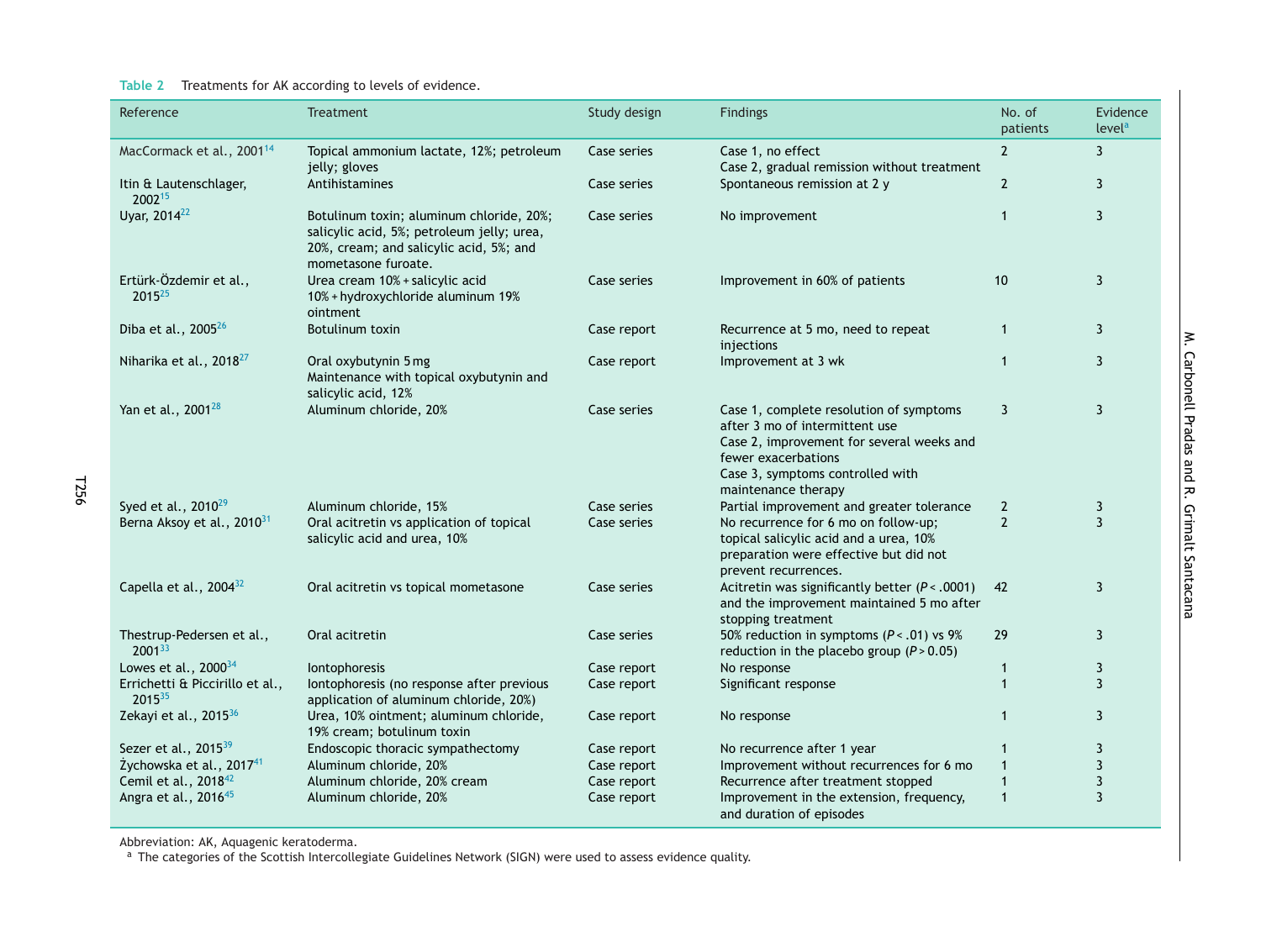## **Methods**

## **Search strategy**

We searched the literature between 1996 and 2018 in 5 databases (PubMed, Trip, UpToDate, Scopus, and Science Direct) using the following search terms: *aquagenic keratoderma*, *syringeal acrokeratoderma*, and *aquagenic wrinkling*. After excluding repeated titles, we read the full texts of articles retrieved, excluding articles whose objectives did not coincide with the focus of our review.

## **Inclusion and exclusion criteria**

Given that AK is a rare condition, or at least an underdiagnosed one according to some authors, the inclusion criteria were broad. We mainly sought articles focused on treating AK, prioritizing case series over individual case reports or letters to the editor. Since we found no casecontrol, cohort, or randomized controlled trials, nearly all the articles reviewed gave evidence classified as level 3 (case reports and series) or 4 (expert opinion reviews).

## **Data extraction**

Titles were retrieved by a single investigator from the aforementioned databases. The following information was recorded for each article: the first author's surname, the year of publication, the time period covered, and the country in which the study took place or in which the case originated. For case series or expert opinion reviews, we also recorded the number of patients discussed.

## **Analysis of study quality**

A single investigator assessed the quality of evidence according to the grading system of the Scottish Intercollegiate Guidelines Network, $20$  based on the type of research design. As noted above, all the studies included were case reports, case series, or expert opinion articles and thus provided level 3 or 4 evidence.

## **Treatments for AK**

The rates of successful treatment of AK are highly variable.[22,23,36](#page-5-0) Diverse preparations and therapeutic options have been proposed: topical treatments based on aluminum chloride, 20%[4,22,23;](#page-5-0) a lotion containing ammonium lactate, 12%<sup>24</sup>; a topical corticosteroid (mometasone furoate)<sup>22,24</sup>; and a topical preparation of urate, 20%, with salicylic acid,  $5\%.$ <sup>[25,30,31](#page-5-0)</sup> Retinoids such as acitretin proved effective in patients with defective keratinization,  $32,33$  a scenario that seems to play a key role in the etiology and pathogenesis of AK. Other therapies tried were iontophoresis,  $24$  botulinum toxin injections,  $22,26$  oral oxybutynin chloride,  $27$  and drugs prescribed to treat hyperhidrosis, given that the 2 conditions may share pathogenic mechanisms.

#### **Topical salicylic acid**

Salicylic acid, 5%, is keratinolytic agent that thins the stratum corneum. It has proved effective when combined with urea, 20%.[25,30,31](#page-5-0) The main drawback to salicylic acid cream is that the active ingredient is absorbed through the skin, potentially causing burning, metabolic acidosis, tinnitus, nausea, and vomiting. The risk of adverse effects is greater in children, in whom this cream should be used on no more than 10% of the body.

#### **Topical ammonium lactate**

Topical ammonium lactate is a moisturizer with mild keratinolytic activity. A 12% topical preparation was ineffective in only 2 cases,  $14$  whether used alone or in combination with petroleum jelly.

#### **Topical aluminum chloride**

Topical aluminum chloride is a first-line treatment for hyperhidrosis. A 20% lotion was effective in treating AK in a series of 3 cases, producing rapid improvement of symptoms, $^{28}$  $^{28}$  $^{28}$  and in a 13-year-old boy. $41$  However, some patients are unable to tolerate the irritant properties of this treatment. In the event of intolerance, lowering the dose of the active ingredient to 15% can be tried, according to the literature review accompanying a case report. $29$  Some patients who do tolerate the 20% formulation, however, experience recurrence of symptoms when treatment stops. $42$  Recurrence can also occur after discontinuation of oral oxybutynin treatment, but at least in that case there is no added discomfort from the application of topical preparations.

#### **Oral oxybutynin**

Oral oxybutynin at high doses (>15 mg/d) is an anticholinergic therapy for urge incontinence. Because a side effect of such treatment is reduced sweating, oxybutynin now forms a part of therapy for hyperhidrosis.<sup>[43](#page-6-0)</sup> AK is treated at a lower dose (<10 mg/d), which has an acceptable safety profile and avoids unwanted systemic effects while attenuating symptoms. Brazilian researchers presented an atypical case of AK on the unusual locations of the anterior wrist and dorsal surface of the hand.<sup>[27](#page-5-0)</sup> Three weeks after starting treatment with 5 mg of oxybutynin daily, the patient had experienced substantial improvement even on immersion in water. The patient continued treatment with oxybutynin, and the clinical response improved further with application of a topical keratinolytic cream (salicylic acid, 12%).

#### **Combination therapies**

In a series of 10 cases published in 2015 by Ertürk-Özdemir et al.,  $25$  treatment with a combination of topical urea, 10%, and salicylic acid, 10%, along with an aluminum hydroxychloride, 19%, ointment was successful in 6 of the patients. Clinical signs improved in these 6 patients and they could tolerate water for longer periods. The remaining 4 patients had a partial response.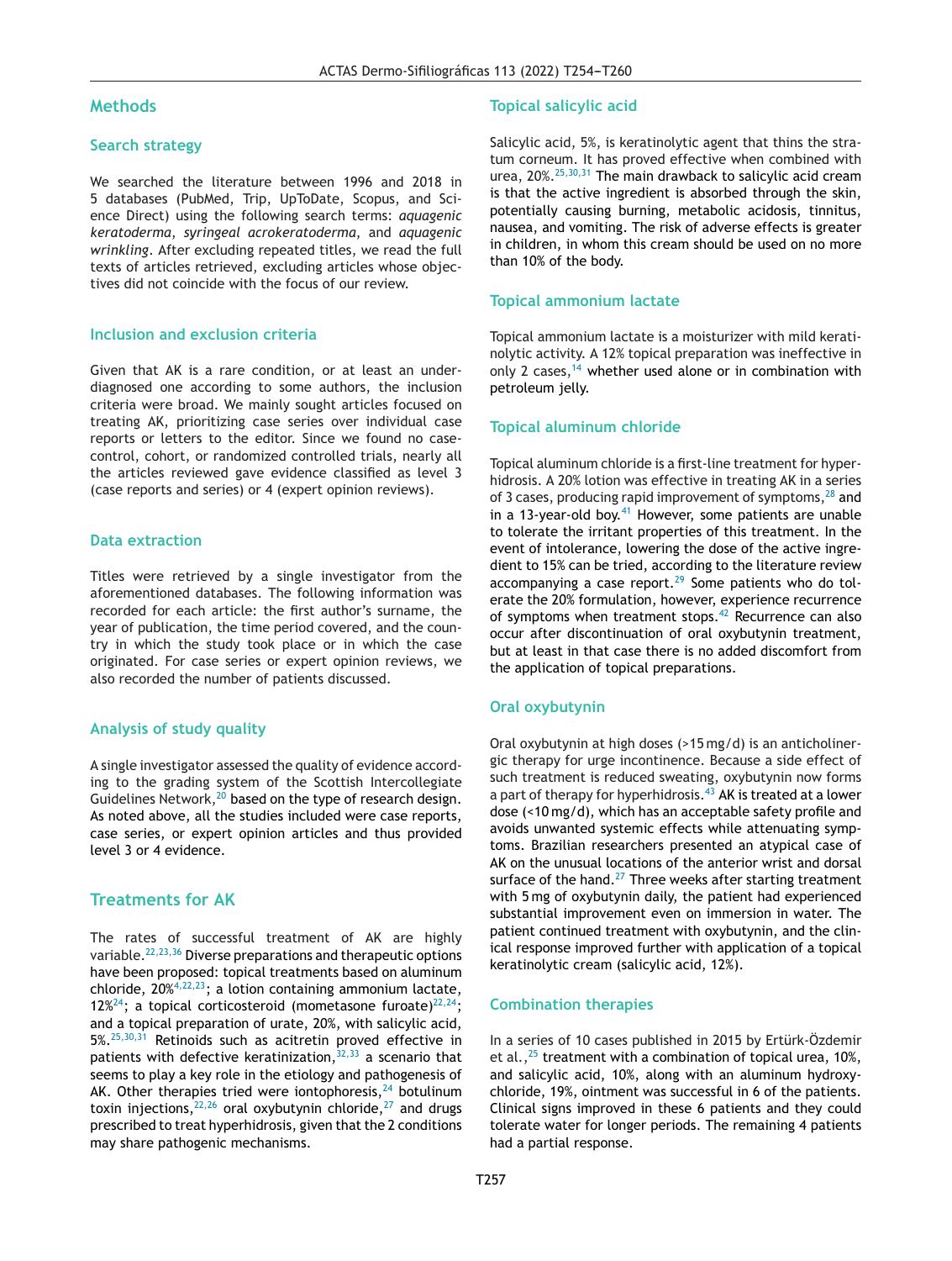#### **Oral retinoids**

Retinoids, such as acitretin were shown to be effective in treating defective keratinization,  $32,33$  a condition that seems to play a fundamental role in the etiology and pathogenesis of AK. It was recently suggested to be a cause of AK.<sup>[46](#page-6-0)</sup>

#### **Iontophoresis**

Iontophoresis consists of passing a low-voltage electrical current through the skin. The precise mechanism of action is unknown, but the procedure is believed to act selectively by means of local electrochemical coagulation of proteins in eccrine glands, where the levels of electrolytes are high. Another theory is that iontophoresis alters the ionic gradient, thereby inhibiting normal secretion of sweat, making it a possible treatment for hyperhidrosis. The exact means by which iontophoresis acts in AK is unknown, but it remains a possible treatment in patients who do not respond to topical preparations of aluminum chloride, 12%. Only 2 reports of iontophoresis treatment of AK have been published,  $34,35$  and one of the reports did not specify the outcome.  $34$  Errichetti & Piccirillo,[35](#page-6-0) however, described significant improvement of AK with this treatment, along with reduced sweating. Such positive results suggest that iontophoresis might be particularly useful when AK fails to respond to topical treatment. Accidental heat or chemical burns are the main adverse effects of this modality.

## **Botulinum toxin**

The success of iontophoresis, which modifies sweating, suggests that eccrine glands play a role in the pathogenesis of AK. The efficacy of other treatments for excessive sweating, such as botulinum toxin injections, which offer a disease-free period of up to 5 months, supports this link.<sup>[26](#page-5-0)</sup>

#### **Endoscopic thoracic sympathectomy**

Surgery is the most aggressive treatment option for AK. Hyperhidrosis is the main indication for this procedure, in which the sympathetic nerves are clipped in the thoracic region. Surgery is the only treatment that gives permanent results. A case letter describing a 31-year-old man who underwent this procedure for palmar hyperhidrosis refractory to treatment with topical aluminum chloride and iontophoresis noted that the patient also had lesions consistent with palmar AK. Most lesions were seen to have resolved at the 1-month follow-up visit, although lesions in the thenar region of the palm had not cleared completely. No recurrence was reported during the year of follow-up. The authors therefore suggested that endoscopic thoracic sympathectomy could offer a definitive treatment of AK, especially when it is associated with severe palmar hyperhidrosis.

## **Discussion**

The literature we reviewed revealed a narrow range of effective therapies for  $AK.40-43$  The most effective treatments to date are those that address both hyperhidrosis and AK: oral oxybutynin, botulinum toxin injections, iontophoresis, and thoracic sympathectomy. Sympathectomy is an aggressive and possibly disproportionate choice and could therefore be reserved for cases of AK in a context of debilitating hyperhidrosis. Botulinum toxin injections, which are also invasive, are expensive as they are repeated 4 or 5 times a year to provide a sustained effect. Finally, iontophoresis in general gives inferior results and is troublesome for patients.

Given the available therapies, we believe that oral oxybutynin at a dose of 5 mg/d offers a good balance of safety and efficacy and is probably the treatment of choice. Although oxybutynin is an anticholinergic agent, adverse effects are scarce at low doses and its efficacy parallels a reduction in the hyperhidrosis associated with AK. Oxybutynin was neither a first nor a second-choice treatment for hyperhidrosis in the recent review of Nawrocki et al., <sup>[44](#page-6-0)</sup> however. Still, we suggest it should nevertheless be taken into consideration. Our reasoning is that AK becomes a more debilitating and bothersome disease when there is a high degree of hyperhidrosis. Moreover, the majority of patients have poor tolerance for aluminum salts, considered the first line of treatment for AK, whereas oxybutynin is both more effective and easier for the patient to take. Thus, the findings of this review lead us to feel justified in suggesting that oral oxybutynin be counted among first-line treatments.

#### **Limitations**

Idiopathic AK accounts for 25% of cases, and the nearly 3% induced by drugs do not respond to treatment. A therapeutic alternative is needed for patients whose AK is resistant to all the treatment modalities we found in the literature.<sup>[36](#page-6-0)</sup> In addition, our review of therapies does not deal with all existing forms of this condition.

Moreover, all the results we describe were obtained in observational studies (case reports and series), which are subject to biases, and provide only level 3 evidence. The lack of other study designs is attributable mainly to the low incidence of AK or underdiagnosis.

#### **Future possibilities**

Our review of the literature revealed a common denominator in drug-induced cases of AK, namely elevated sodium retention by epidermal keratinocytes, leading to greater water uptake in the stratum corneum. $44-47$  These effects are secondary to the inhibition of cyclooxygenase, which undoubtedly plays a large role in the pathogenesis of AK related to the widespread use and abuse of nonsteroidal antiinflammatory drugs (NSAIDs) such as ibuprofen, indomethacin, celecoxib, and salicylates. These drugs, which are prescribed often and may even be self-prescribed, have been reported to trigger AK. In fact, drugs are the only potentially avoidable cause of AK. Our review therefore leads us to hypothesize that prostaglandins could reverse the effects of NSAID-induced AK.

Prostaglandins have many medical applications, such as in the treatment of glaucoma. Topical application of prostaglandins has been said to increase the rate of growth of eyelashes and even to increase their density. For this reason these drugs have been put forth as a treatment for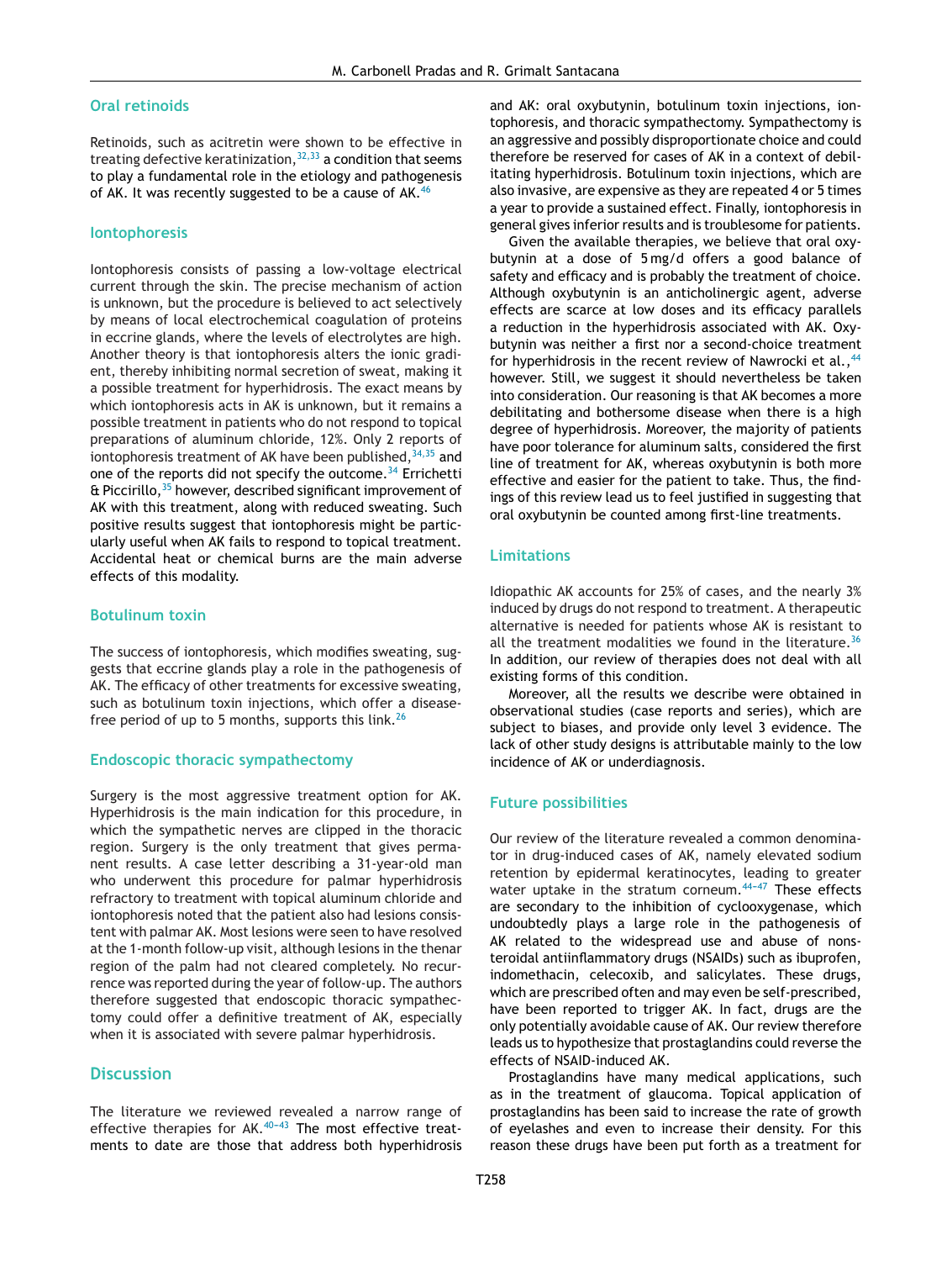<span id="page-5-0"></span>alopecia areata of eyelashes. The effects of NSAIDs and the counter effects of prostaglandins have also been seen in the management of persistent ductus arteriosus patency or premature closure. Thus, just as prostaglandins are used in congenital heart disease to prevent closure of the ductus arteriosus and NSAIDs to inhibit to inhibit prostaglandins and counter their effects, prostaglandins might be of use in treating idiopathic AK, refractory AK, or AK related to NSAIDs, celecoxib, and salicylates. Cyclooxygenase would then no longer be inhibited and sodium retention in epidermal cells, and associated palmoplantar symptoms would be attenuated.

Topical formulations would be prescribed to avoid major systemic toxicity, and the frequency would have to be every 6-8 h given that the effect is short-lived. An occlusive dressing might facilitate the absorption of topical prostaglandins into the stratum corneum of the soles and palms. A nanotechnology approach, using liposomal formulations, could possibly provide the vehicular means to deliver the drugs. Oral intake, with all the systemic repercussions that result, would thereby be avoided.

## **Conclusions**

Although AK is a rare condition, cases that may have been triggered by frequent handwashing during the COVID-19 pan-demic have recently been reported.<sup>[47](#page-6-0)</sup> Physicians should take this possibility into account in order to avoid underdiagnosing AK or categorizing a case as idiopathic whenever the condition is not associated with cystic fibrosis.

The management of AK is currently problematic given the absence of consensus-based recommendations in dermatology. Treatment is often frustrating for both patient and physician because there is no established optimal treatment with a balanced combination of a low rate of recurrence, high efficacy, and fewer side effects. Recent years have seen studies suggesting that anticholinergic agents could increase the risk of dementia in adults.<sup>[48](#page-6-0)</sup> Given that AK is transient and of limited seriousness, milder forms need not be treated, at least not continuously.

This narrative review offers an up-to-date account of AK and new evidence that has come to light.

## **Conflicts of interest**

The authors declare that they have no conflicts of interest.

## **References**

- 1. [English](http://refhub.elsevier.com/S0001-7310(22)00123-5/sbref0245) [JC,](http://refhub.elsevier.com/S0001-7310(22)00123-5/sbref0245) [McColloug](http://refhub.elsevier.com/S0001-7310(22)00123-5/sbref0245) [ML.](http://refhub.elsevier.com/S0001-7310(22)00123-5/sbref0245) [Transient](http://refhub.elsevier.com/S0001-7310(22)00123-5/sbref0245) [reactive](http://refhub.elsevier.com/S0001-7310(22)00123-5/sbref0245) [papulotranslucent](http://refhub.elsevier.com/S0001-7310(22)00123-5/sbref0245) [acrokeratoderma.](http://refhub.elsevier.com/S0001-7310(22)00123-5/sbref0245) [J](http://refhub.elsevier.com/S0001-7310(22)00123-5/sbref0245) [Am](http://refhub.elsevier.com/S0001-7310(22)00123-5/sbref0245) [Acad](http://refhub.elsevier.com/S0001-7310(22)00123-5/sbref0245) [Dermatol.](http://refhub.elsevier.com/S0001-7310(22)00123-5/sbref0245) [1996;34:686](http://refhub.elsevier.com/S0001-7310(22)00123-5/sbref0245)-[7.](http://refhub.elsevier.com/S0001-7310(22)00123-5/sbref0245)
- 2. [Conde](http://refhub.elsevier.com/S0001-7310(22)00123-5/sbref0250) [SL,](http://refhub.elsevier.com/S0001-7310(22)00123-5/sbref0250) [Angulo](http://refhub.elsevier.com/S0001-7310(22)00123-5/sbref0250) [J,](http://refhub.elsevier.com/S0001-7310(22)00123-5/sbref0250) [González-Guerra](http://refhub.elsevier.com/S0001-7310(22)00123-5/sbref0250) [E,](http://refhub.elsevier.com/S0001-7310(22)00123-5/sbref0250) [Requena](http://refhub.elsevier.com/S0001-7310(22)00123-5/sbref0250) [L,](http://refhub.elsevier.com/S0001-7310(22)00123-5/sbref0250) [Casado](http://refhub.elsevier.com/S0001-7310(22)00123-5/sbref0250) [I,](http://refhub.elsevier.com/S0001-7310(22)00123-5/sbref0250) [Blancas](http://refhub.elsevier.com/S0001-7310(22)00123-5/sbref0250) [R.](http://refhub.elsevier.com/S0001-7310(22)00123-5/sbref0250) [Acroqueratodermia](http://refhub.elsevier.com/S0001-7310(22)00123-5/sbref0250) [sirígena](http://refhub.elsevier.com/S0001-7310(22)00123-5/sbref0250) [acuagénica.](http://refhub.elsevier.com/S0001-7310(22)00123-5/sbref0250) [Pre](http://refhub.elsevier.com/S0001-7310(22)00123-5/sbref0250)[sentación](http://refhub.elsevier.com/S0001-7310(22)00123-5/sbref0250) [de](http://refhub.elsevier.com/S0001-7310(22)00123-5/sbref0250) [dos](http://refhub.elsevier.com/S0001-7310(22)00123-5/sbref0250) [casos.](http://refhub.elsevier.com/S0001-7310(22)00123-5/sbref0250) [Actas](http://refhub.elsevier.com/S0001-7310(22)00123-5/sbref0250) [Dermosifiliogr.](http://refhub.elsevier.com/S0001-7310(22)00123-5/sbref0250) 2006;97:275-7.
- 3. [Tchernev](http://refhub.elsevier.com/S0001-7310(22)00123-5/sbref0255) [G,](http://refhub.elsevier.com/S0001-7310(22)00123-5/sbref0255) [Semkova](http://refhub.elsevier.com/S0001-7310(22)00123-5/sbref0255) [K,](http://refhub.elsevier.com/S0001-7310(22)00123-5/sbref0255) [Cardoso](http://refhub.elsevier.com/S0001-7310(22)00123-5/sbref0255) [JC,](http://refhub.elsevier.com/S0001-7310(22)00123-5/sbref0255) [Ananiev](http://refhub.elsevier.com/S0001-7310(22)00123-5/sbref0255) [JJ,](http://refhub.elsevier.com/S0001-7310(22)00123-5/sbref0255) [Wollina](http://refhub.elsevier.com/S0001-7310(22)00123-5/sbref0255) [U.](http://refhub.elsevier.com/S0001-7310(22)00123-5/sbref0255) [Aquagenic](http://refhub.elsevier.com/S0001-7310(22)00123-5/sbref0255) [keratoderma.](http://refhub.elsevier.com/S0001-7310(22)00123-5/sbref0255) [Two](http://refhub.elsevier.com/S0001-7310(22)00123-5/sbref0255) [new](http://refhub.elsevier.com/S0001-7310(22)00123-5/sbref0255) [case](http://refhub.elsevier.com/S0001-7310(22)00123-5/sbref0255) [reports](http://refhub.elsevier.com/S0001-7310(22)00123-5/sbref0255) [and](http://refhub.elsevier.com/S0001-7310(22)00123-5/sbref0255) [a](http://refhub.elsevier.com/S0001-7310(22)00123-5/sbref0255) [new](http://refhub.elsevier.com/S0001-7310(22)00123-5/sbref0255) [hypothesis.](http://refhub.elsevier.com/S0001-7310(22)00123-5/sbref0255) [Indian](http://refhub.elsevier.com/S0001-7310(22)00123-5/sbref0255) [Dermatol](http://refhub.elsevier.com/S0001-7310(22)00123-5/sbref0255) [Online](http://refhub.elsevier.com/S0001-7310(22)00123-5/sbref0255) [J.](http://refhub.elsevier.com/S0001-7310(22)00123-5/sbref0255) 2014;5:30-2.
- 4. [Chinazzo](http://refhub.elsevier.com/S0001-7310(22)00123-5/sbref0260) [C,](http://refhub.elsevier.com/S0001-7310(22)00123-5/sbref0260) [de](http://refhub.elsevier.com/S0001-7310(22)00123-5/sbref0260) [Alessandri](http://refhub.elsevier.com/S0001-7310(22)00123-5/sbref0260) [A,](http://refhub.elsevier.com/S0001-7310(22)00123-5/sbref0260) [Menoni](http://refhub.elsevier.com/S0001-7310(22)00123-5/sbref0260) [S,](http://refhub.elsevier.com/S0001-7310(22)00123-5/sbref0260) [Romanisio](http://refhub.elsevier.com/S0001-7310(22)00123-5/sbref0260) [G,](http://refhub.elsevier.com/S0001-7310(22)00123-5/sbref0260) [Rebora](http://refhub.elsevier.com/S0001-7310(22)00123-5/sbref0260) [A,](http://refhub.elsevier.com/S0001-7310(22)00123-5/sbref0260) [Rongioletti](http://refhub.elsevier.com/S0001-7310(22)00123-5/sbref0260) [F.](http://refhub.elsevier.com/S0001-7310(22)00123-5/sbref0260) [Aquagenic](http://refhub.elsevier.com/S0001-7310(22)00123-5/sbref0260) [wrinkling](http://refhub.elsevier.com/S0001-7310(22)00123-5/sbref0260) [of](http://refhub.elsevier.com/S0001-7310(22)00123-5/sbref0260) [the](http://refhub.elsevier.com/S0001-7310(22)00123-5/sbref0260) [palms](http://refhub.elsevier.com/S0001-7310(22)00123-5/sbref0260) [and](http://refhub.elsevier.com/S0001-7310(22)00123-5/sbref0260) [cystic](http://refhub.elsevier.com/S0001-7310(22)00123-5/sbref0260) [fibrosis:](http://refhub.elsevier.com/S0001-7310(22)00123-5/sbref0260) [an](http://refhub.elsevier.com/S0001-7310(22)00123-5/sbref0260) [Italian](http://refhub.elsevier.com/S0001-7310(22)00123-5/sbref0260) [study](http://refhub.elsevier.com/S0001-7310(22)00123-5/sbref0260) [with](http://refhub.elsevier.com/S0001-7310(22)00123-5/sbref0260) [controls](http://refhub.elsevier.com/S0001-7310(22)00123-5/sbref0260) [and](http://refhub.elsevier.com/S0001-7310(22)00123-5/sbref0260) [genotype-phenotype](http://refhub.elsevier.com/S0001-7310(22)00123-5/sbref0260) [correlations.](http://refhub.elsevier.com/S0001-7310(22)00123-5/sbref0260) [Dermatology.](http://refhub.elsevier.com/S0001-7310(22)00123-5/sbref0260) 2014;228:60-5.
- 5. [Gild](http://refhub.elsevier.com/S0001-7310(22)00123-5/sbref0265) [R,](http://refhub.elsevier.com/S0001-7310(22)00123-5/sbref0265) [Clay](http://refhub.elsevier.com/S0001-7310(22)00123-5/sbref0265) [CD.](http://refhub.elsevier.com/S0001-7310(22)00123-5/sbref0265) [Aquagenic](http://refhub.elsevier.com/S0001-7310(22)00123-5/sbref0265) [wrinkling](http://refhub.elsevier.com/S0001-7310(22)00123-5/sbref0265) [of](http://refhub.elsevier.com/S0001-7310(22)00123-5/sbref0265) [the](http://refhub.elsevier.com/S0001-7310(22)00123-5/sbref0265) [palms](http://refhub.elsevier.com/S0001-7310(22)00123-5/sbref0265) [in](http://refhub.elsevier.com/S0001-7310(22)00123-5/sbref0265) [a](http://refhub.elsevier.com/S0001-7310(22)00123-5/sbref0265) [cystic](http://refhub.elsevier.com/S0001-7310(22)00123-5/sbref0265) [fibrosis](http://refhub.elsevier.com/S0001-7310(22)00123-5/sbref0265) [carrier.](http://refhub.elsevier.com/S0001-7310(22)00123-5/sbref0265) [Australas](http://refhub.elsevier.com/S0001-7310(22)00123-5/sbref0265) [J](http://refhub.elsevier.com/S0001-7310(22)00123-5/sbref0265) [Dermatol.](http://refhub.elsevier.com/S0001-7310(22)00123-5/sbref0265) 2008;49:19-20.
- 6. [Khuu](http://refhub.elsevier.com/S0001-7310(22)00123-5/sbref0270) [PT,](http://refhub.elsevier.com/S0001-7310(22)00123-5/sbref0270) [Duncan](http://refhub.elsevier.com/S0001-7310(22)00123-5/sbref0270) [KO,](http://refhub.elsevier.com/S0001-7310(22)00123-5/sbref0270) [Kwan](http://refhub.elsevier.com/S0001-7310(22)00123-5/sbref0270) [A,](http://refhub.elsevier.com/S0001-7310(22)00123-5/sbref0270) [Hoyme](http://refhub.elsevier.com/S0001-7310(22)00123-5/sbref0270) [HE,](http://refhub.elsevier.com/S0001-7310(22)00123-5/sbref0270) [Bruckner](http://refhub.elsevier.com/S0001-7310(22)00123-5/sbref0270) [AL.](http://refhub.elsevier.com/S0001-7310(22)00123-5/sbref0270) [Unilateral](http://refhub.elsevier.com/S0001-7310(22)00123-5/sbref0270) [aquagenic](http://refhub.elsevier.com/S0001-7310(22)00123-5/sbref0270) [wrinkling](http://refhub.elsevier.com/S0001-7310(22)00123-5/sbref0270) [of](http://refhub.elsevier.com/S0001-7310(22)00123-5/sbref0270) [the](http://refhub.elsevier.com/S0001-7310(22)00123-5/sbref0270) [palms](http://refhub.elsevier.com/S0001-7310(22)00123-5/sbref0270) [associated](http://refhub.elsevier.com/S0001-7310(22)00123-5/sbref0270) [with](http://refhub.elsevier.com/S0001-7310(22)00123-5/sbref0270) [aspirin](http://refhub.elsevier.com/S0001-7310(22)00123-5/sbref0270) [intake.](http://refhub.elsevier.com/S0001-7310(22)00123-5/sbref0270) [Arch](http://refhub.elsevier.com/S0001-7310(22)00123-5/sbref0270) [Dermatol.](http://refhub.elsevier.com/S0001-7310(22)00123-5/sbref0270) 2006;142:1661-2.
- 7. [Vale](http://refhub.elsevier.com/S0001-7310(22)00123-5/sbref0275) [R,](http://refhub.elsevier.com/S0001-7310(22)00123-5/sbref0275) [Adam](http://refhub.elsevier.com/S0001-7310(22)00123-5/sbref0275) [DN.](http://refhub.elsevier.com/S0001-7310(22)00123-5/sbref0275) [Idiopathic](http://refhub.elsevier.com/S0001-7310(22)00123-5/sbref0275) [aquagenic](http://refhub.elsevier.com/S0001-7310(22)00123-5/sbref0275) [wrinkling](http://refhub.elsevier.com/S0001-7310(22)00123-5/sbref0275) [of](http://refhub.elsevier.com/S0001-7310(22)00123-5/sbref0275) [the](http://refhub.elsevier.com/S0001-7310(22)00123-5/sbref0275) [palms](http://refhub.elsevier.com/S0001-7310(22)00123-5/sbref0275) [in](http://refhub.elsevier.com/S0001-7310(22)00123-5/sbref0275) [sisters.](http://refhub.elsevier.com/S0001-7310(22)00123-5/sbref0275) [J](http://refhub.elsevier.com/S0001-7310(22)00123-5/sbref0275) [Dermatol.](http://refhub.elsevier.com/S0001-7310(22)00123-5/sbref0275) 2012;39:471-2.
- 8. [Trotot](http://refhub.elsevier.com/S0001-7310(22)00123-5/sbref0280) [C,](http://refhub.elsevier.com/S0001-7310(22)00123-5/sbref0280) [Studer](http://refhub.elsevier.com/S0001-7310(22)00123-5/sbref0280) [M,](http://refhub.elsevier.com/S0001-7310(22)00123-5/sbref0280) [Waton](http://refhub.elsevier.com/S0001-7310(22)00123-5/sbref0280) [J,](http://refhub.elsevier.com/S0001-7310(22)00123-5/sbref0280) [Bursztejn](http://refhub.elsevier.com/S0001-7310(22)00123-5/sbref0280) [AC,](http://refhub.elsevier.com/S0001-7310(22)00123-5/sbref0280) [Schmutz](http://refhub.elsevier.com/S0001-7310(22)00123-5/sbref0280) [JL,](http://refhub.elsevier.com/S0001-7310(22)00123-5/sbref0280) [Barbaud](http://refhub.elsevier.com/S0001-7310(22)00123-5/sbref0280) [A.](http://refhub.elsevier.com/S0001-7310(22)00123-5/sbref0280) [Idiopathic](http://refhub.elsevier.com/S0001-7310(22)00123-5/sbref0280) [aquagenic](http://refhub.elsevier.com/S0001-7310(22)00123-5/sbref0280) [wrinkling](http://refhub.elsevier.com/S0001-7310(22)00123-5/sbref0280) [of](http://refhub.elsevier.com/S0001-7310(22)00123-5/sbref0280) [the](http://refhub.elsevier.com/S0001-7310(22)00123-5/sbref0280) [palms.](http://refhub.elsevier.com/S0001-7310(22)00123-5/sbref0280) [Ann](http://refhub.elsevier.com/S0001-7310(22)00123-5/sbref0280) [Dermatol](http://refhub.elsevier.com/S0001-7310(22)00123-5/sbref0280) [Venereol.](http://refhub.elsevier.com/S0001-7310(22)00123-5/sbref0280) 2012:139:412-3.
- 9. [Davis](http://refhub.elsevier.com/S0001-7310(22)00123-5/sbref0285) [LS,](http://refhub.elsevier.com/S0001-7310(22)00123-5/sbref0285) [Woody](http://refhub.elsevier.com/S0001-7310(22)00123-5/sbref0285) [CM.](http://refhub.elsevier.com/S0001-7310(22)00123-5/sbref0285) [Idiopathic](http://refhub.elsevier.com/S0001-7310(22)00123-5/sbref0285) [aquagenic](http://refhub.elsevier.com/S0001-7310(22)00123-5/sbref0285) [wrinkling](http://refhub.elsevier.com/S0001-7310(22)00123-5/sbref0285) [of](http://refhub.elsevier.com/S0001-7310(22)00123-5/sbref0285) [the](http://refhub.elsevier.com/S0001-7310(22)00123-5/sbref0285) [palms.](http://refhub.elsevier.com/S0001-7310(22)00123-5/sbref0285) [Pediatr](http://refhub.elsevier.com/S0001-7310(22)00123-5/sbref0285) [Dermatol.](http://refhub.elsevier.com/S0001-7310(22)00123-5/sbref0285) [2004;21:180.](http://refhub.elsevier.com/S0001-7310(22)00123-5/sbref0285)
- 10. [Katz](http://refhub.elsevier.com/S0001-7310(22)00123-5/sbref0290) [KA,](http://refhub.elsevier.com/S0001-7310(22)00123-5/sbref0290) [Yan](http://refhub.elsevier.com/S0001-7310(22)00123-5/sbref0290) [AC,](http://refhub.elsevier.com/S0001-7310(22)00123-5/sbref0290) [Turner](http://refhub.elsevier.com/S0001-7310(22)00123-5/sbref0290) [ML.](http://refhub.elsevier.com/S0001-7310(22)00123-5/sbref0290) [Aquagenic](http://refhub.elsevier.com/S0001-7310(22)00123-5/sbref0290) [wrinkling](http://refhub.elsevier.com/S0001-7310(22)00123-5/sbref0290) [of](http://refhub.elsevier.com/S0001-7310(22)00123-5/sbref0290) [the](http://refhub.elsevier.com/S0001-7310(22)00123-5/sbref0290) [palms](http://refhub.elsevier.com/S0001-7310(22)00123-5/sbref0290) [in](http://refhub.elsevier.com/S0001-7310(22)00123-5/sbref0290) [patients](http://refhub.elsevier.com/S0001-7310(22)00123-5/sbref0290) [with](http://refhub.elsevier.com/S0001-7310(22)00123-5/sbref0290) [cystic](http://refhub.elsevier.com/S0001-7310(22)00123-5/sbref0290) [fibrosis](http://refhub.elsevier.com/S0001-7310(22)00123-5/sbref0290) [homozygous](http://refhub.elsevier.com/S0001-7310(22)00123-5/sbref0290) [for](http://refhub.elsevier.com/S0001-7310(22)00123-5/sbref0290) [the](http://refhub.elsevier.com/S0001-7310(22)00123-5/sbref0290) [delta](http://refhub.elsevier.com/S0001-7310(22)00123-5/sbref0290) [F508](http://refhub.elsevier.com/S0001-7310(22)00123-5/sbref0290) [CFTR](http://refhub.elsevier.com/S0001-7310(22)00123-5/sbref0290) [mutation.](http://refhub.elsevier.com/S0001-7310(22)00123-5/sbref0290) [Arch](http://refhub.elsevier.com/S0001-7310(22)00123-5/sbref0290) [Dermatol.](http://refhub.elsevier.com/S0001-7310(22)00123-5/sbref0290) [2005;141:621](http://refhub.elsevier.com/S0001-7310(22)00123-5/sbref0290)-[4.](http://refhub.elsevier.com/S0001-7310(22)00123-5/sbref0290)
- 11. [Megna](http://refhub.elsevier.com/S0001-7310(22)00123-5/sbref0295) [M,](http://refhub.elsevier.com/S0001-7310(22)00123-5/sbref0295) [Cantelli](http://refhub.elsevier.com/S0001-7310(22)00123-5/sbref0295) [M,](http://refhub.elsevier.com/S0001-7310(22)00123-5/sbref0295) [Martellota](http://refhub.elsevier.com/S0001-7310(22)00123-5/sbref0295) [D,](http://refhub.elsevier.com/S0001-7310(22)00123-5/sbref0295) [Calabrò](http://refhub.elsevier.com/S0001-7310(22)00123-5/sbref0295) [G,](http://refhub.elsevier.com/S0001-7310(22)00123-5/sbref0295) [Balato](http://refhub.elsevier.com/S0001-7310(22)00123-5/sbref0295) [A,](http://refhub.elsevier.com/S0001-7310(22)00123-5/sbref0295) [Ayala](http://refhub.elsevier.com/S0001-7310(22)00123-5/sbref0295) [F.](http://refhub.elsevier.com/S0001-7310(22)00123-5/sbref0295) [Aquagenic](http://refhub.elsevier.com/S0001-7310(22)00123-5/sbref0295) [wrinkling](http://refhub.elsevier.com/S0001-7310(22)00123-5/sbref0295) [of](http://refhub.elsevier.com/S0001-7310(22)00123-5/sbref0295) [the](http://refhub.elsevier.com/S0001-7310(22)00123-5/sbref0295) [palms:](http://refhub.elsevier.com/S0001-7310(22)00123-5/sbref0295) [a](http://refhub.elsevier.com/S0001-7310(22)00123-5/sbref0295) [case](http://refhub.elsevier.com/S0001-7310(22)00123-5/sbref0295) [report](http://refhub.elsevier.com/S0001-7310(22)00123-5/sbref0295) [and](http://refhub.elsevier.com/S0001-7310(22)00123-5/sbref0295) [literature](http://refhub.elsevier.com/S0001-7310(22)00123-5/sbref0295) [review.](http://refhub.elsevier.com/S0001-7310(22)00123-5/sbref0295) [Dermatol](http://refhub.elsevier.com/S0001-7310(22)00123-5/sbref0295) [Online](http://refhub.elsevier.com/S0001-7310(22)00123-5/sbref0295) [J.](http://refhub.elsevier.com/S0001-7310(22)00123-5/sbref0295) [2016;22,](http://refhub.elsevier.com/S0001-7310(22)00123-5/sbref0295) [13030/qt29g4r1k4.](http://refhub.elsevier.com/S0001-7310(22)00123-5/sbref0295)
- 12. [Carder](http://refhub.elsevier.com/S0001-7310(22)00123-5/sbref0300) [KR,](http://refhub.elsevier.com/S0001-7310(22)00123-5/sbref0300) [Weston](http://refhub.elsevier.com/S0001-7310(22)00123-5/sbref0300) [WL.](http://refhub.elsevier.com/S0001-7310(22)00123-5/sbref0300) [Rofecoxib-induced](http://refhub.elsevier.com/S0001-7310(22)00123-5/sbref0300) [instant](http://refhub.elsevier.com/S0001-7310(22)00123-5/sbref0300) [aquagenic](http://refhub.elsevier.com/S0001-7310(22)00123-5/sbref0300) [wrinkling](http://refhub.elsevier.com/S0001-7310(22)00123-5/sbref0300) [of](http://refhub.elsevier.com/S0001-7310(22)00123-5/sbref0300) [the](http://refhub.elsevier.com/S0001-7310(22)00123-5/sbref0300) [palms.](http://refhub.elsevier.com/S0001-7310(22)00123-5/sbref0300) [Pediatr](http://refhub.elsevier.com/S0001-7310(22)00123-5/sbref0300) [Dermatol.](http://refhub.elsevier.com/S0001-7310(22)00123-5/sbref0300) [2002;19:353](http://refhub.elsevier.com/S0001-7310(22)00123-5/sbref0300)-[5.](http://refhub.elsevier.com/S0001-7310(22)00123-5/sbref0300)
- 13. [Lauridsen](http://refhub.elsevier.com/S0001-7310(22)00123-5/sbref0305) [TG,](http://refhub.elsevier.com/S0001-7310(22)00123-5/sbref0305) [Vase](http://refhub.elsevier.com/S0001-7310(22)00123-5/sbref0305) [H,](http://refhub.elsevier.com/S0001-7310(22)00123-5/sbref0305) [Starklint](http://refhub.elsevier.com/S0001-7310(22)00123-5/sbref0305) [J,](http://refhub.elsevier.com/S0001-7310(22)00123-5/sbref0305) [Graffe](http://refhub.elsevier.com/S0001-7310(22)00123-5/sbref0305) [CC,](http://refhub.elsevier.com/S0001-7310(22)00123-5/sbref0305) [Bech](http://refhub.elsevier.com/S0001-7310(22)00123-5/sbref0305) [JN,](http://refhub.elsevier.com/S0001-7310(22)00123-5/sbref0305) [Nielsen](http://refhub.elsevier.com/S0001-7310(22)00123-5/sbref0305) [S,](http://refhub.elsevier.com/S0001-7310(22)00123-5/sbref0305) [et](http://refhub.elsevier.com/S0001-7310(22)00123-5/sbref0305) [al.](http://refhub.elsevier.com/S0001-7310(22)00123-5/sbref0305) [Increased](http://refhub.elsevier.com/S0001-7310(22)00123-5/sbref0305) [renal](http://refhub.elsevier.com/S0001-7310(22)00123-5/sbref0305) [sodium](http://refhub.elsevier.com/S0001-7310(22)00123-5/sbref0305) [absorption](http://refhub.elsevier.com/S0001-7310(22)00123-5/sbref0305) [by](http://refhub.elsevier.com/S0001-7310(22)00123-5/sbref0305) [inhibition](http://refhub.elsevier.com/S0001-7310(22)00123-5/sbref0305) [of](http://refhub.elsevier.com/S0001-7310(22)00123-5/sbref0305) [prostaglandin](http://refhub.elsevier.com/S0001-7310(22)00123-5/sbref0305) [synthesis](http://refhub.elsevier.com/S0001-7310(22)00123-5/sbref0305) [during](http://refhub.elsevier.com/S0001-7310(22)00123-5/sbref0305) [fasting](http://refhub.elsevier.com/S0001-7310(22)00123-5/sbref0305) [in](http://refhub.elsevier.com/S0001-7310(22)00123-5/sbref0305) [healthy](http://refhub.elsevier.com/S0001-7310(22)00123-5/sbref0305) [man.](http://refhub.elsevier.com/S0001-7310(22)00123-5/sbref0305) [A](http://refhub.elsevier.com/S0001-7310(22)00123-5/sbref0305) [pos](http://refhub.elsevier.com/S0001-7310(22)00123-5/sbref0305)[sible](http://refhub.elsevier.com/S0001-7310(22)00123-5/sbref0305) [role](http://refhub.elsevier.com/S0001-7310(22)00123-5/sbref0305) [of](http://refhub.elsevier.com/S0001-7310(22)00123-5/sbref0305) [the](http://refhub.elsevier.com/S0001-7310(22)00123-5/sbref0305) [epithelial](http://refhub.elsevier.com/S0001-7310(22)00123-5/sbref0305) [sodium](http://refhub.elsevier.com/S0001-7310(22)00123-5/sbref0305) [channels.](http://refhub.elsevier.com/S0001-7310(22)00123-5/sbref0305) [BMC](http://refhub.elsevier.com/S0001-7310(22)00123-5/sbref0305) [Nephrol.](http://refhub.elsevier.com/S0001-7310(22)00123-5/sbref0305) [2010;11:28.](http://refhub.elsevier.com/S0001-7310(22)00123-5/sbref0305)
- 14. [MacCormack](http://refhub.elsevier.com/S0001-7310(22)00123-5/sbref0310) [MA,](http://refhub.elsevier.com/S0001-7310(22)00123-5/sbref0310) [Wiss](http://refhub.elsevier.com/S0001-7310(22)00123-5/sbref0310) [K,](http://refhub.elsevier.com/S0001-7310(22)00123-5/sbref0310) [Malhotra](http://refhub.elsevier.com/S0001-7310(22)00123-5/sbref0310) [R.](http://refhub.elsevier.com/S0001-7310(22)00123-5/sbref0310) [Aquagenic](http://refhub.elsevier.com/S0001-7310(22)00123-5/sbref0310) [syringeal](http://refhub.elsevier.com/S0001-7310(22)00123-5/sbref0310) [acro](http://refhub.elsevier.com/S0001-7310(22)00123-5/sbref0310)[keratoderma:](http://refhub.elsevier.com/S0001-7310(22)00123-5/sbref0310) [report](http://refhub.elsevier.com/S0001-7310(22)00123-5/sbref0310) [of](http://refhub.elsevier.com/S0001-7310(22)00123-5/sbref0310) [two](http://refhub.elsevier.com/S0001-7310(22)00123-5/sbref0310) [teenage](http://refhub.elsevier.com/S0001-7310(22)00123-5/sbref0310) [cases.](http://refhub.elsevier.com/S0001-7310(22)00123-5/sbref0310) [J](http://refhub.elsevier.com/S0001-7310(22)00123-5/sbref0310) [Am](http://refhub.elsevier.com/S0001-7310(22)00123-5/sbref0310) [Acad](http://refhub.elsevier.com/S0001-7310(22)00123-5/sbref0310) [Dermatol.](http://refhub.elsevier.com/S0001-7310(22)00123-5/sbref0310) 2001;45:124-6.
- 15. [Itin](http://refhub.elsevier.com/S0001-7310(22)00123-5/sbref0315) [PH,](http://refhub.elsevier.com/S0001-7310(22)00123-5/sbref0315) [Lautenschlager](http://refhub.elsevier.com/S0001-7310(22)00123-5/sbref0315) [S.](http://refhub.elsevier.com/S0001-7310(22)00123-5/sbref0315) [Aquagenic](http://refhub.elsevier.com/S0001-7310(22)00123-5/sbref0315) [syringeal](http://refhub.elsevier.com/S0001-7310(22)00123-5/sbref0315) [acrokeratoderma](http://refhub.elsevier.com/S0001-7310(22)00123-5/sbref0315) [\(transient](http://refhub.elsevier.com/S0001-7310(22)00123-5/sbref0315) [reactive](http://refhub.elsevier.com/S0001-7310(22)00123-5/sbref0315) [papulotranslucent](http://refhub.elsevier.com/S0001-7310(22)00123-5/sbref0315) [acrokeratoderma\).](http://refhub.elsevier.com/S0001-7310(22)00123-5/sbref0315) [Der](http://refhub.elsevier.com/S0001-7310(22)00123-5/sbref0315)[matology.](http://refhub.elsevier.com/S0001-7310(22)00123-5/sbref0315) 2002;204:8-11.
- 16. [Mishra](http://refhub.elsevier.com/S0001-7310(22)00123-5/sbref0320) [A,](http://refhub.elsevier.com/S0001-7310(22)00123-5/sbref0320) [Greaves](http://refhub.elsevier.com/S0001-7310(22)00123-5/sbref0320) [R,](http://refhub.elsevier.com/S0001-7310(22)00123-5/sbref0320) [Massie](http://refhub.elsevier.com/S0001-7310(22)00123-5/sbref0320) [J.](http://refhub.elsevier.com/S0001-7310(22)00123-5/sbref0320) [The](http://refhub.elsevier.com/S0001-7310(22)00123-5/sbref0320) [relevance](http://refhub.elsevier.com/S0001-7310(22)00123-5/sbref0320) [of](http://refhub.elsevier.com/S0001-7310(22)00123-5/sbref0320) [sweat](http://refhub.elsevier.com/S0001-7310(22)00123-5/sbref0320) [testing](http://refhub.elsevier.com/S0001-7310(22)00123-5/sbref0320) [for](http://refhub.elsevier.com/S0001-7310(22)00123-5/sbref0320) [the](http://refhub.elsevier.com/S0001-7310(22)00123-5/sbref0320) [diagnosis](http://refhub.elsevier.com/S0001-7310(22)00123-5/sbref0320) [of](http://refhub.elsevier.com/S0001-7310(22)00123-5/sbref0320) [cystic](http://refhub.elsevier.com/S0001-7310(22)00123-5/sbref0320) [fibrosis](http://refhub.elsevier.com/S0001-7310(22)00123-5/sbref0320) [in](http://refhub.elsevier.com/S0001-7310(22)00123-5/sbref0320) [the](http://refhub.elsevier.com/S0001-7310(22)00123-5/sbref0320) [genomic](http://refhub.elsevier.com/S0001-7310(22)00123-5/sbref0320) [era.](http://refhub.elsevier.com/S0001-7310(22)00123-5/sbref0320) [Clin](http://refhub.elsevier.com/S0001-7310(22)00123-5/sbref0320) [Biochem](http://refhub.elsevier.com/S0001-7310(22)00123-5/sbref0320) [Rev.](http://refhub.elsevier.com/S0001-7310(22)00123-5/sbref0320) 2005;26:135-53.
- 17. [Gild](http://refhub.elsevier.com/S0001-7310(22)00123-5/sbref0325) [R.](http://refhub.elsevier.com/S0001-7310(22)00123-5/sbref0325) [Aquagenic](http://refhub.elsevier.com/S0001-7310(22)00123-5/sbref0325) [wrinkling](http://refhub.elsevier.com/S0001-7310(22)00123-5/sbref0325) [of](http://refhub.elsevier.com/S0001-7310(22)00123-5/sbref0325) [the](http://refhub.elsevier.com/S0001-7310(22)00123-5/sbref0325) [palms.](http://refhub.elsevier.com/S0001-7310(22)00123-5/sbref0325) [Skinmed.](http://refhub.elsevier.com/S0001-7310(22)00123-5/sbref0325) 2012;10:203-4.
- 18. [Kabashima](http://refhub.elsevier.com/S0001-7310(22)00123-5/sbref0330) [K,](http://refhub.elsevier.com/S0001-7310(22)00123-5/sbref0330) [Shimauchi](http://refhub.elsevier.com/S0001-7310(22)00123-5/sbref0330) [T,](http://refhub.elsevier.com/S0001-7310(22)00123-5/sbref0330) [Kobayashi](http://refhub.elsevier.com/S0001-7310(22)00123-5/sbref0330) [M,](http://refhub.elsevier.com/S0001-7310(22)00123-5/sbref0330) [Fukamachi](http://refhub.elsevier.com/S0001-7310(22)00123-5/sbref0330) [S,](http://refhub.elsevier.com/S0001-7310(22)00123-5/sbref0330) [Kawakami](http://refhub.elsevier.com/S0001-7310(22)00123-5/sbref0330) [C,](http://refhub.elsevier.com/S0001-7310(22)00123-5/sbref0330) [Ogata](http://refhub.elsevier.com/S0001-7310(22)00123-5/sbref0330) [M,](http://refhub.elsevier.com/S0001-7310(22)00123-5/sbref0330) [et](http://refhub.elsevier.com/S0001-7310(22)00123-5/sbref0330) [al.](http://refhub.elsevier.com/S0001-7310(22)00123-5/sbref0330) [Aberrant](http://refhub.elsevier.com/S0001-7310(22)00123-5/sbref0330) [aquaporin](http://refhub.elsevier.com/S0001-7310(22)00123-5/sbref0330) [5](http://refhub.elsevier.com/S0001-7310(22)00123-5/sbref0330) [expression](http://refhub.elsevier.com/S0001-7310(22)00123-5/sbref0330) [in](http://refhub.elsevier.com/S0001-7310(22)00123-5/sbref0330) [the](http://refhub.elsevier.com/S0001-7310(22)00123-5/sbref0330) [sweat](http://refhub.elsevier.com/S0001-7310(22)00123-5/sbref0330) [gland](http://refhub.elsevier.com/S0001-7310(22)00123-5/sbref0330) [in](http://refhub.elsevier.com/S0001-7310(22)00123-5/sbref0330) [aquagenic](http://refhub.elsevier.com/S0001-7310(22)00123-5/sbref0330) [wrinkling](http://refhub.elsevier.com/S0001-7310(22)00123-5/sbref0330) [of](http://refhub.elsevier.com/S0001-7310(22)00123-5/sbref0330) [the](http://refhub.elsevier.com/S0001-7310(22)00123-5/sbref0330) [palms.](http://refhub.elsevier.com/S0001-7310(22)00123-5/sbref0330) [J](http://refhub.elsevier.com/S0001-7310(22)00123-5/sbref0330) [Am](http://refhub.elsevier.com/S0001-7310(22)00123-5/sbref0330) [Acad](http://refhub.elsevier.com/S0001-7310(22)00123-5/sbref0330) [Dermatol.](http://refhub.elsevier.com/S0001-7310(22)00123-5/sbref0330) [2008;59](http://refhub.elsevier.com/S0001-7310(22)00123-5/sbref0330) [Suppl.](http://refhub.elsevier.com/S0001-7310(22)00123-5/sbref0330) [1:S28](http://refhub.elsevier.com/S0001-7310(22)00123-5/sbref0330)[-32.](http://refhub.elsevier.com/S0001-7310(22)00123-5/sbref0330)
- 19. [Gironi](http://refhub.elsevier.com/S0001-7310(22)00123-5/sbref0335) [LC,](http://refhub.elsevier.com/S0001-7310(22)00123-5/sbref0335) [Colombo](http://refhub.elsevier.com/S0001-7310(22)00123-5/sbref0335) [E,](http://refhub.elsevier.com/S0001-7310(22)00123-5/sbref0335) [Zotarelli](http://refhub.elsevier.com/S0001-7310(22)00123-5/sbref0335) [F,](http://refhub.elsevier.com/S0001-7310(22)00123-5/sbref0335) [Guala](http://refhub.elsevier.com/S0001-7310(22)00123-5/sbref0335) [A,](http://refhub.elsevier.com/S0001-7310(22)00123-5/sbref0335) [Arduino](http://refhub.elsevier.com/S0001-7310(22)00123-5/sbref0335) [C,](http://refhub.elsevier.com/S0001-7310(22)00123-5/sbref0335) [Leut](http://refhub.elsevier.com/S0001-7310(22)00123-5/sbref0335)[ner](http://refhub.elsevier.com/S0001-7310(22)00123-5/sbref0335) [M,](http://refhub.elsevier.com/S0001-7310(22)00123-5/sbref0335) [et](http://refhub.elsevier.com/S0001-7310(22)00123-5/sbref0335) [al.](http://refhub.elsevier.com/S0001-7310(22)00123-5/sbref0335) [Aberrant](http://refhub.elsevier.com/S0001-7310(22)00123-5/sbref0335) [expression](http://refhub.elsevier.com/S0001-7310(22)00123-5/sbref0335) [of](http://refhub.elsevier.com/S0001-7310(22)00123-5/sbref0335) [aquaporin-3](http://refhub.elsevier.com/S0001-7310(22)00123-5/sbref0335) [in](http://refhub.elsevier.com/S0001-7310(22)00123-5/sbref0335) [hereditary](http://refhub.elsevier.com/S0001-7310(22)00123-5/sbref0335) [papulotranslucent](http://refhub.elsevier.com/S0001-7310(22)00123-5/sbref0335) [acrokeratoderma](http://refhub.elsevier.com/S0001-7310(22)00123-5/sbref0335) [and](http://refhub.elsevier.com/S0001-7310(22)00123-5/sbref0335) [aquagenic](http://refhub.elsevier.com/S0001-7310(22)00123-5/sbref0335) [palmoplan](http://refhub.elsevier.com/S0001-7310(22)00123-5/sbref0335)[tar](http://refhub.elsevier.com/S0001-7310(22)00123-5/sbref0335) [keratoderma.](http://refhub.elsevier.com/S0001-7310(22)00123-5/sbref0335) [Eur](http://refhub.elsevier.com/S0001-7310(22)00123-5/sbref0335) [J](http://refhub.elsevier.com/S0001-7310(22)00123-5/sbref0335) [Dermatol.](http://refhub.elsevier.com/S0001-7310(22)00123-5/sbref0335) [2018;28.](http://refhub.elsevier.com/S0001-7310(22)00123-5/sbref0335)
- 20. [Harbour](http://refhub.elsevier.com/S0001-7310(22)00123-5/sbref0340) [R,](http://refhub.elsevier.com/S0001-7310(22)00123-5/sbref0340) [Miller](http://refhub.elsevier.com/S0001-7310(22)00123-5/sbref0340) [J,](http://refhub.elsevier.com/S0001-7310(22)00123-5/sbref0340) [for](http://refhub.elsevier.com/S0001-7310(22)00123-5/sbref0340) [the](http://refhub.elsevier.com/S0001-7310(22)00123-5/sbref0340) [Scottish](http://refhub.elsevier.com/S0001-7310(22)00123-5/sbref0340) [Intercollegiate](http://refhub.elsevier.com/S0001-7310(22)00123-5/sbref0340) [Guide](http://refhub.elsevier.com/S0001-7310(22)00123-5/sbref0340)[lines](http://refhub.elsevier.com/S0001-7310(22)00123-5/sbref0340) [Network](http://refhub.elsevier.com/S0001-7310(22)00123-5/sbref0340) [Grading](http://refhub.elsevier.com/S0001-7310(22)00123-5/sbref0340) [Review](http://refhub.elsevier.com/S0001-7310(22)00123-5/sbref0340) [Group.](http://refhub.elsevier.com/S0001-7310(22)00123-5/sbref0340) [A](http://refhub.elsevier.com/S0001-7310(22)00123-5/sbref0340) [new](http://refhub.elsevier.com/S0001-7310(22)00123-5/sbref0340) [system](http://refhub.elsevier.com/S0001-7310(22)00123-5/sbref0340) [for](http://refhub.elsevier.com/S0001-7310(22)00123-5/sbref0340) [grading](http://refhub.elsevier.com/S0001-7310(22)00123-5/sbref0340) [recommendations](http://refhub.elsevier.com/S0001-7310(22)00123-5/sbref0340) [in](http://refhub.elsevier.com/S0001-7310(22)00123-5/sbref0340) [evidence](http://refhub.elsevier.com/S0001-7310(22)00123-5/sbref0340) [based](http://refhub.elsevier.com/S0001-7310(22)00123-5/sbref0340) [guidelines.](http://refhub.elsevier.com/S0001-7310(22)00123-5/sbref0340) [BMJ.](http://refhub.elsevier.com/S0001-7310(22)00123-5/sbref0340) 2001;323:334-6.
- 21. [Emiroglu](http://refhub.elsevier.com/S0001-7310(22)00123-5/sbref0345) [N,](http://refhub.elsevier.com/S0001-7310(22)00123-5/sbref0345) [Cengiz](http://refhub.elsevier.com/S0001-7310(22)00123-5/sbref0345) [FP,](http://refhub.elsevier.com/S0001-7310(22)00123-5/sbref0345) [Su](http://refhub.elsevier.com/S0001-7310(22)00123-5/sbref0345) [O,](http://refhub.elsevier.com/S0001-7310(22)00123-5/sbref0345) [Onsun](http://refhub.elsevier.com/S0001-7310(22)00123-5/sbref0345) [N.](http://refhub.elsevier.com/S0001-7310(22)00123-5/sbref0345) [Gabapentin-induced](http://refhub.elsevier.com/S0001-7310(22)00123-5/sbref0345) [aquagenic](http://refhub.elsevier.com/S0001-7310(22)00123-5/sbref0345) [wrinkling](http://refhub.elsevier.com/S0001-7310(22)00123-5/sbref0345) [of](http://refhub.elsevier.com/S0001-7310(22)00123-5/sbref0345) [the](http://refhub.elsevier.com/S0001-7310(22)00123-5/sbref0345) [palms.](http://refhub.elsevier.com/S0001-7310(22)00123-5/sbref0345) [Dermatol](http://refhub.elsevier.com/S0001-7310(22)00123-5/sbref0345) [Online](http://refhub.elsevier.com/S0001-7310(22)00123-5/sbref0345) [J.](http://refhub.elsevier.com/S0001-7310(22)00123-5/sbref0345) [2017;23,](http://refhub.elsevier.com/S0001-7310(22)00123-5/sbref0345) [13030/qt64k739q5.](http://refhub.elsevier.com/S0001-7310(22)00123-5/sbref0345)
- 22. [Uyar](http://refhub.elsevier.com/S0001-7310(22)00123-5/sbref0350) [B.](http://refhub.elsevier.com/S0001-7310(22)00123-5/sbref0350) [Aquagenic](http://refhub.elsevier.com/S0001-7310(22)00123-5/sbref0350) [syringeal](http://refhub.elsevier.com/S0001-7310(22)00123-5/sbref0350) [acrokeratoderma.](http://refhub.elsevier.com/S0001-7310(22)00123-5/sbref0350) [Indian](http://refhub.elsevier.com/S0001-7310(22)00123-5/sbref0350) [J](http://refhub.elsevier.com/S0001-7310(22)00123-5/sbref0350) [Derma](http://refhub.elsevier.com/S0001-7310(22)00123-5/sbref0350)[tol.](http://refhub.elsevier.com/S0001-7310(22)00123-5/sbref0350) [2014;59:632.](http://refhub.elsevier.com/S0001-7310(22)00123-5/sbref0350)
- 23. [Stewart](http://refhub.elsevier.com/S0001-7310(22)00123-5/sbref0355) [LC,](http://refhub.elsevier.com/S0001-7310(22)00123-5/sbref0355) [Doe](http://refhub.elsevier.com/S0001-7310(22)00123-5/sbref0355) [SJ,](http://refhub.elsevier.com/S0001-7310(22)00123-5/sbref0355) [Bourke](http://refhub.elsevier.com/S0001-7310(22)00123-5/sbref0355) [SJ,](http://refhub.elsevier.com/S0001-7310(22)00123-5/sbref0355) [Leech](http://refhub.elsevier.com/S0001-7310(22)00123-5/sbref0355) [S.](http://refhub.elsevier.com/S0001-7310(22)00123-5/sbref0355) [Aquagenic](http://refhub.elsevier.com/S0001-7310(22)00123-5/sbref0355) [palmar](http://refhub.elsevier.com/S0001-7310(22)00123-5/sbref0355) [wrin](http://refhub.elsevier.com/S0001-7310(22)00123-5/sbref0355)[kling](http://refhub.elsevier.com/S0001-7310(22)00123-5/sbref0355) [as](http://refhub.elsevier.com/S0001-7310(22)00123-5/sbref0355) [a](http://refhub.elsevier.com/S0001-7310(22)00123-5/sbref0355) [presenting](http://refhub.elsevier.com/S0001-7310(22)00123-5/sbref0355) [feature](http://refhub.elsevier.com/S0001-7310(22)00123-5/sbref0355) [of](http://refhub.elsevier.com/S0001-7310(22)00123-5/sbref0355) [cystic](http://refhub.elsevier.com/S0001-7310(22)00123-5/sbref0355) [fibrosis](http://refhub.elsevier.com/S0001-7310(22)00123-5/sbref0355) [gene](http://refhub.elsevier.com/S0001-7310(22)00123-5/sbref0355) [dysfunction.](http://refhub.elsevier.com/S0001-7310(22)00123-5/sbref0355) [Clin](http://refhub.elsevier.com/S0001-7310(22)00123-5/sbref0355) [Exp](http://refhub.elsevier.com/S0001-7310(22)00123-5/sbref0355) [Dermatol.](http://refhub.elsevier.com/S0001-7310(22)00123-5/sbref0355) 2009;34:e647-9.
- 24. [MacCormack](http://refhub.elsevier.com/S0001-7310(22)00123-5/sbref0360) [MA,](http://refhub.elsevier.com/S0001-7310(22)00123-5/sbref0360) [Wiss](http://refhub.elsevier.com/S0001-7310(22)00123-5/sbref0360) [K,](http://refhub.elsevier.com/S0001-7310(22)00123-5/sbref0360) [Malhotra](http://refhub.elsevier.com/S0001-7310(22)00123-5/sbref0360) [R.](http://refhub.elsevier.com/S0001-7310(22)00123-5/sbref0360) [Aquagenic](http://refhub.elsevier.com/S0001-7310(22)00123-5/sbref0360) [syringeal](http://refhub.elsevier.com/S0001-7310(22)00123-5/sbref0360) [acro](http://refhub.elsevier.com/S0001-7310(22)00123-5/sbref0360)[keratoderma:](http://refhub.elsevier.com/S0001-7310(22)00123-5/sbref0360) [report](http://refhub.elsevier.com/S0001-7310(22)00123-5/sbref0360) [of](http://refhub.elsevier.com/S0001-7310(22)00123-5/sbref0360) [two](http://refhub.elsevier.com/S0001-7310(22)00123-5/sbref0360) [teenage](http://refhub.elsevier.com/S0001-7310(22)00123-5/sbref0360) [cases.](http://refhub.elsevier.com/S0001-7310(22)00123-5/sbref0360) [J](http://refhub.elsevier.com/S0001-7310(22)00123-5/sbref0360) [Am](http://refhub.elsevier.com/S0001-7310(22)00123-5/sbref0360) [Acad](http://refhub.elsevier.com/S0001-7310(22)00123-5/sbref0360) [Dermatol.](http://refhub.elsevier.com/S0001-7310(22)00123-5/sbref0360) 2001:45:124-6.
- 25. [Ertürk-Özdemir](http://refhub.elsevier.com/S0001-7310(22)00123-5/sbref0365) [E,](http://refhub.elsevier.com/S0001-7310(22)00123-5/sbref0365) [Özcan](http://refhub.elsevier.com/S0001-7310(22)00123-5/sbref0365) [D,](http://refhub.elsevier.com/S0001-7310(22)00123-5/sbref0365) Seçkin [D.](http://refhub.elsevier.com/S0001-7310(22)00123-5/sbref0365) [Acquired](http://refhub.elsevier.com/S0001-7310(22)00123-5/sbref0365) [aquagenic](http://refhub.elsevier.com/S0001-7310(22)00123-5/sbref0365) [syringeal](http://refhub.elsevier.com/S0001-7310(22)00123-5/sbref0365) [acrokeratoderma:](http://refhub.elsevier.com/S0001-7310(22)00123-5/sbref0365) [a](http://refhub.elsevier.com/S0001-7310(22)00123-5/sbref0365) [case](http://refhub.elsevier.com/S0001-7310(22)00123-5/sbref0365) [series](http://refhub.elsevier.com/S0001-7310(22)00123-5/sbref0365) [of](http://refhub.elsevier.com/S0001-7310(22)00123-5/sbref0365) [10](http://refhub.elsevier.com/S0001-7310(22)00123-5/sbref0365) [patients.](http://refhub.elsevier.com/S0001-7310(22)00123-5/sbref0365) [Aus](http://refhub.elsevier.com/S0001-7310(22)00123-5/sbref0365)[tralas](http://refhub.elsevier.com/S0001-7310(22)00123-5/sbref0365) [J](http://refhub.elsevier.com/S0001-7310(22)00123-5/sbref0365) [Dermatol.](http://refhub.elsevier.com/S0001-7310(22)00123-5/sbref0365) 2015;56:e43-5.
- 26. [Diba](http://refhub.elsevier.com/S0001-7310(22)00123-5/sbref0370) [VC,](http://refhub.elsevier.com/S0001-7310(22)00123-5/sbref0370) [Cormack](http://refhub.elsevier.com/S0001-7310(22)00123-5/sbref0370) [GC,](http://refhub.elsevier.com/S0001-7310(22)00123-5/sbref0370) [Burrows](http://refhub.elsevier.com/S0001-7310(22)00123-5/sbref0370) [NP.](http://refhub.elsevier.com/S0001-7310(22)00123-5/sbref0370) [Botulinum](http://refhub.elsevier.com/S0001-7310(22)00123-5/sbref0370) [toxin](http://refhub.elsevier.com/S0001-7310(22)00123-5/sbref0370) [is](http://refhub.elsevier.com/S0001-7310(22)00123-5/sbref0370) [help](http://refhub.elsevier.com/S0001-7310(22)00123-5/sbref0370)[ful](http://refhub.elsevier.com/S0001-7310(22)00123-5/sbref0370) [in](http://refhub.elsevier.com/S0001-7310(22)00123-5/sbref0370) [aquagenic](http://refhub.elsevier.com/S0001-7310(22)00123-5/sbref0370) [palmoplantar](http://refhub.elsevier.com/S0001-7310(22)00123-5/sbref0370) [keratoderma.](http://refhub.elsevier.com/S0001-7310(22)00123-5/sbref0370) [Br](http://refhub.elsevier.com/S0001-7310(22)00123-5/sbref0370) [J](http://refhub.elsevier.com/S0001-7310(22)00123-5/sbref0370) [Dermatol.](http://refhub.elsevier.com/S0001-7310(22)00123-5/sbref0370) 2005;152:394-5.
- 27. [Niharika](http://refhub.elsevier.com/S0001-7310(22)00123-5/sbref0375) [D,](http://refhub.elsevier.com/S0001-7310(22)00123-5/sbref0375) [Kabir](http://refhub.elsevier.com/S0001-7310(22)00123-5/sbref0375) [S,](http://refhub.elsevier.com/S0001-7310(22)00123-5/sbref0375) [Sidharth](http://refhub.elsevier.com/S0001-7310(22)00123-5/sbref0375) [T,](http://refhub.elsevier.com/S0001-7310(22)00123-5/sbref0375) [Yogita](http://refhub.elsevier.com/S0001-7310(22)00123-5/sbref0375) [S.](http://refhub.elsevier.com/S0001-7310(22)00123-5/sbref0375) [Atypical](http://refhub.elsevier.com/S0001-7310(22)00123-5/sbref0375) [aquagenic](http://refhub.elsevier.com/S0001-7310(22)00123-5/sbref0375) [ker](http://refhub.elsevier.com/S0001-7310(22)00123-5/sbref0375)[atoderma](http://refhub.elsevier.com/S0001-7310(22)00123-5/sbref0375) [treated](http://refhub.elsevier.com/S0001-7310(22)00123-5/sbref0375) [with](http://refhub.elsevier.com/S0001-7310(22)00123-5/sbref0375) [oxybutynin](http://refhub.elsevier.com/S0001-7310(22)00123-5/sbref0375) [chloride.](http://refhub.elsevier.com/S0001-7310(22)00123-5/sbref0375) [An](http://refhub.elsevier.com/S0001-7310(22)00123-5/sbref0375) [Bras](http://refhub.elsevier.com/S0001-7310(22)00123-5/sbref0375) [Dermatol.](http://refhub.elsevier.com/S0001-7310(22)00123-5/sbref0375) 2018:93:308[-9.](http://refhub.elsevier.com/S0001-7310(22)00123-5/sbref0375)